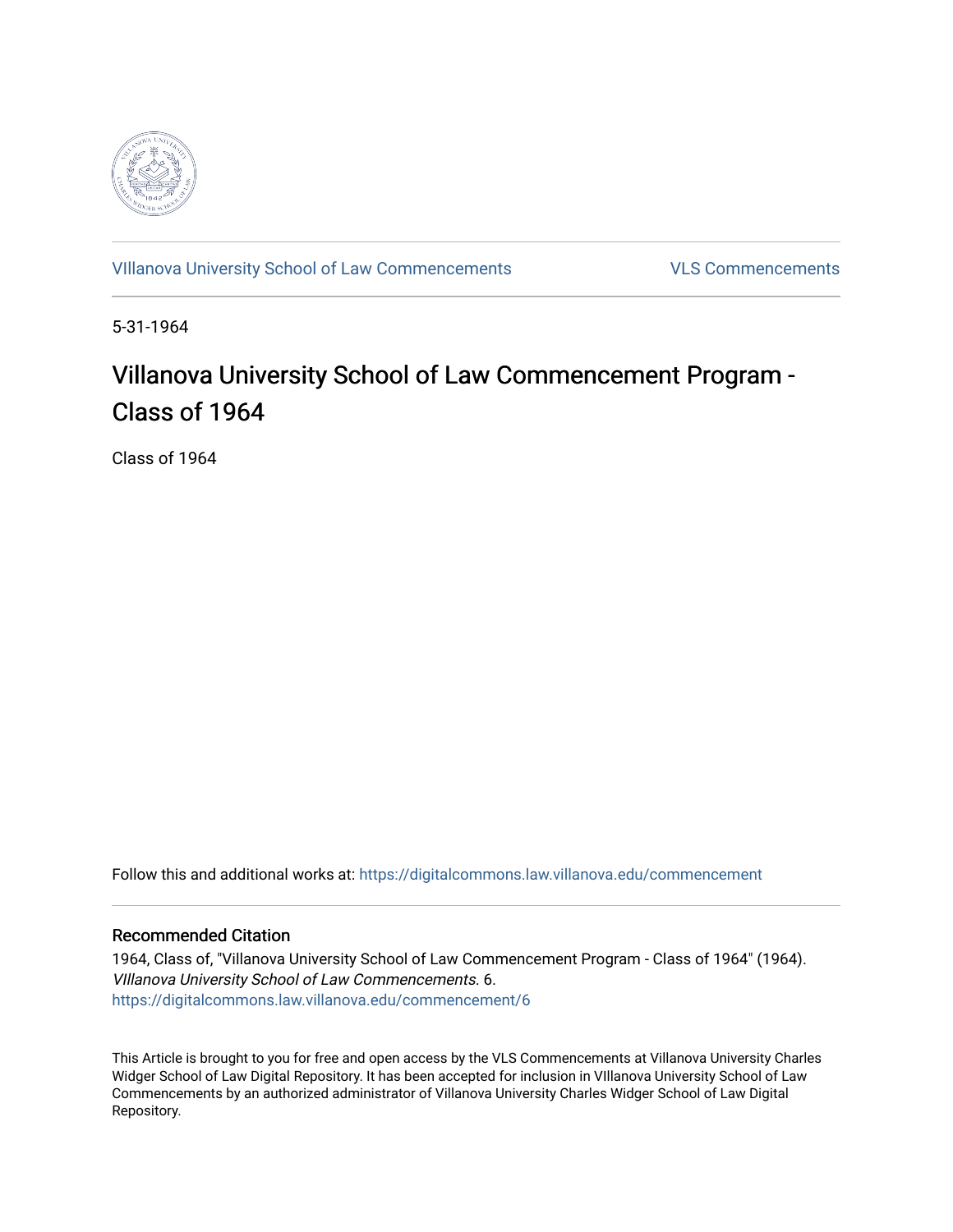# **VIILANOVA UNIVERSITY SCHOOL OF LAW**

*CLASS DAY* 



## **GAREY HALL**

**BACCALAUREATE SUNDAY, MAY THIRTY-FIRST Nineteen Hundred and Sixty-four Two-thirty P.M.**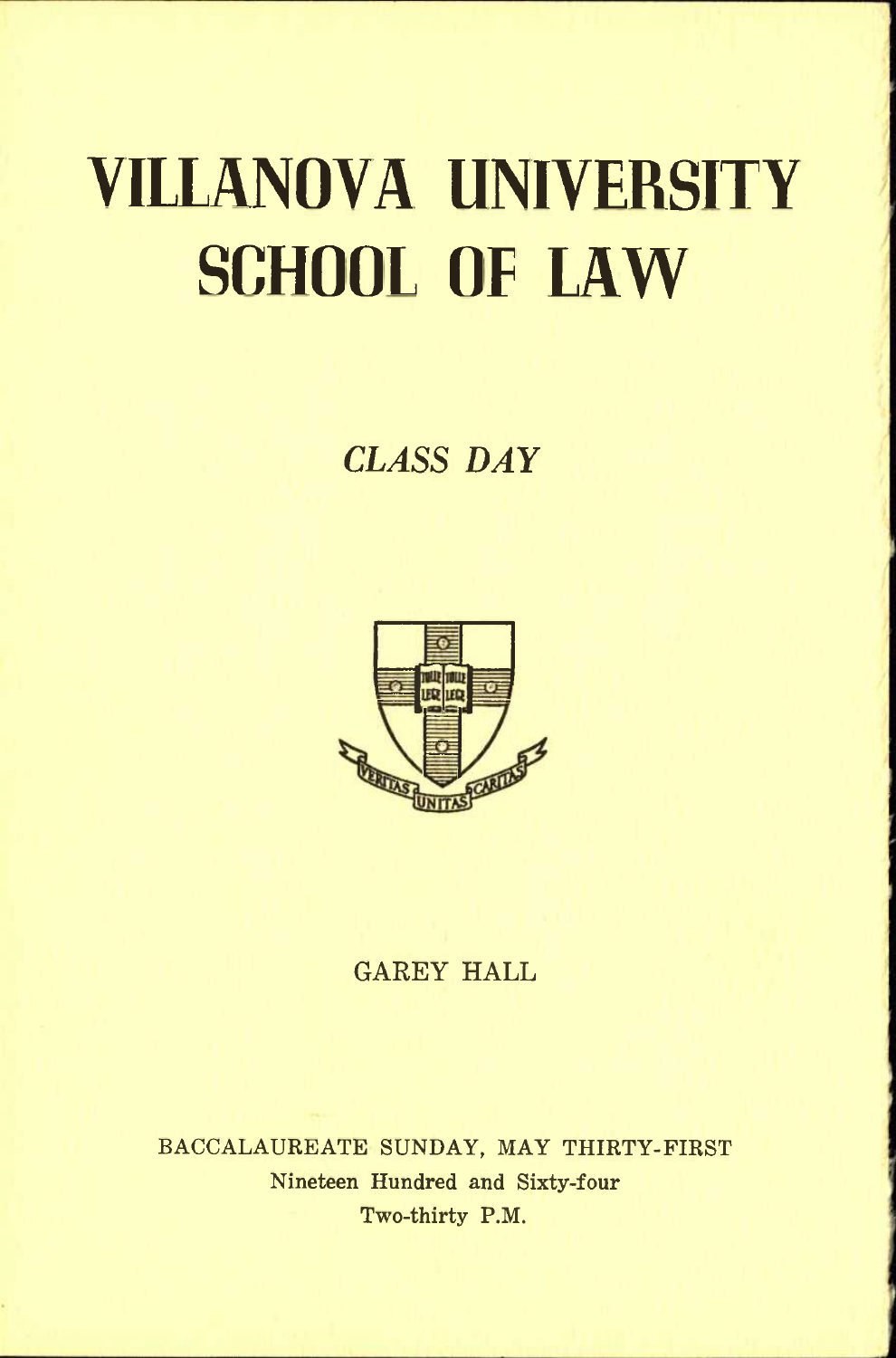## **PROGRAM**

#### **THE AWARD OF PRIZES**

The Saint Ives Medal ............ MARK HARRIS PLAFKER **The Administrative Law Prize JOSEPH A. BARONE JOHN J. LAFALCE**  The Nathan Burkan Memorial Award ..... JAMES M. SALONY **JOHN JOSEPH DONOHUE The Vincent A. Carroll Award JOSEPH A. BARONE The Thomas J. Clary Award ........... MYRON A. HYMAN** The Law Alumni Award .......... ROGER STEPHEN WOLFE **The Lawyers Title Award ........ MARK HARRIS PLAFKER** The John J. McDevitt Award .......... MYRON A. HYMAN **The Saint Thomas More Society Award ... MYRON A. HYMAN The Bureau of National Affairs Award .. . JOSEPH A. BARONE The Herman J. Obert Award .............. JAMES J. BINNS The Theodore L. Reimel Award.. ST. THOMAS MORE LAW CLUB represented by: RICHARD H. ROESGEN THOMAS M. TWARDOWSKI '65 The Rose B. Rinaldi Award JOSEPH A. BARONE MYRON A. HYMAN The Silverberg Award JOSEPH A. BARONE The Title Insurance Corporation**  Award ...................... MARK HARRIS PLAFKER

#### **RECOGNITION OF MERITORIOUS SERVICE**

**Officers of the Student Bar Association C. DALE MCCLAIN,** *President*  **PAUL E. CRAWFORD,** *Vice President and Secretary*  **STEPHEN L. ABBOTT,** *Treasurer* 

**The Members of the Honor Board ALBERT P. MASSEY, JR.,** *Chairman*  **C. CLARK HODGSON, JR. THOMAS F. SCHILPP** 

**The Inter-Club Council THOMAS A. RILEY, JR.,** *President*  **JOSEPH PATRICK SHANAHAN, JR.,** *Recording Secretary*  **THOMAS F. SCHILPP,** *Financial Secretary*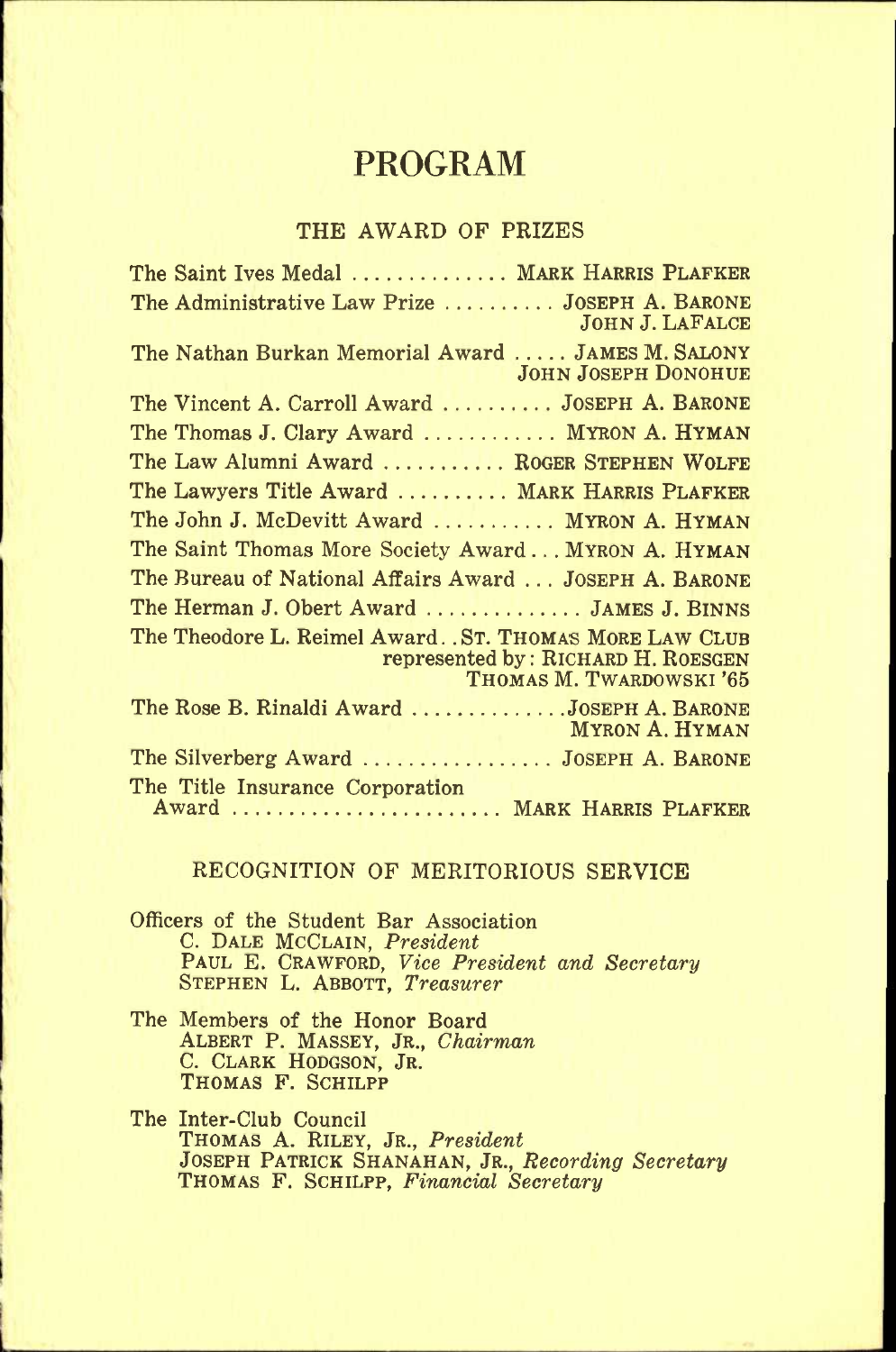**Villanova Law Review Certificates: C. CLARK HODGSON, JR.,** *Editor-in-Chief*  **JOSEPH F. DOYLE,** *Recent Developments Editor*  **MYRON A. HYMAN,** *Comment Editor*  **ARTHUR B. MORGENSTERN,** *Associate Editor*  **MARK H. PLAFKER,** *Article & Book Review Editor*  **NICHOLAS C. BOZZI,** *Managing Editor* 

#### **Editorial Board**

FRANCOIS R. CROSS<br>MICHAEL B. KEAN

**JOSEPH A. BARONE ALBERT P. MASSEY, JR. <br>THOMAS J. BRADLEY C. DALE MCCLAIN C. DALE MCCLAIN**<br>**JAMES M. SALONY** THOMAS F. SCHILPP

#### **THE ORDER OF THE COIF**

**JOSEPH A. BARONE MYRON A. HYMAN**<br>JOSEPH FRANCIS DOYLE **MICLAR** C. DALE MCCLAIN **JOSEPH FRANCIS DOYLE MARK HARRIS PLAFKER** 

#### **PRESENTATION**

**The Class Gift: An Outdoor Flagpole upon which to display the Colors of the United States** 

> **Presentation by C. DALE MCCLAIN**  *President of the Student Bar Association*

**Acceptance of the gift by THE REVEREND JOSEPH A. FLAHERTY, O.S.A.**  *Vice President for Academic Affairs* 

> **Following the exercises tea will be served in the Library**